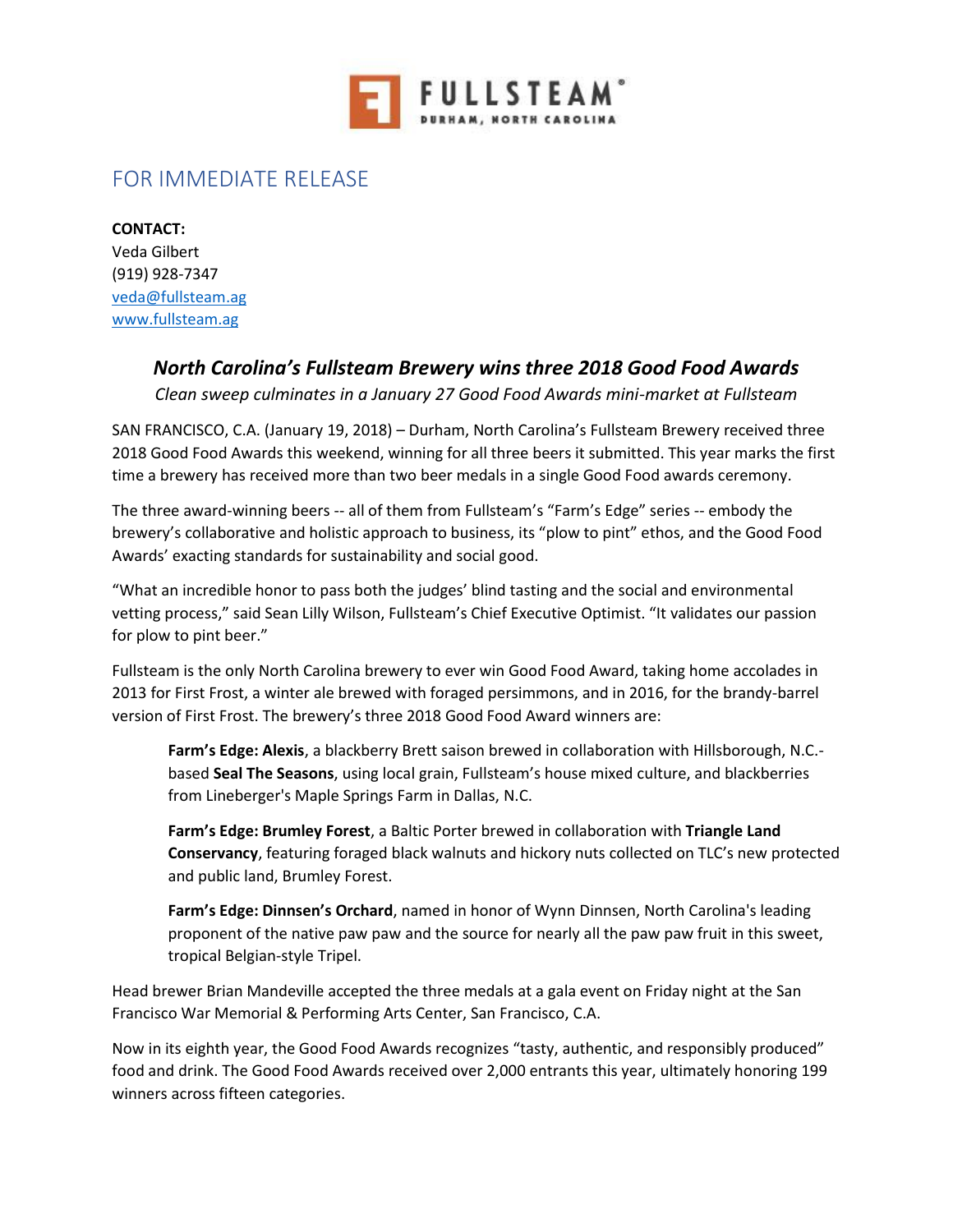One other 2018 Good Food Awards winner of note: Nena's Provisions, a sauce company owned by Fullsteam's Director of Food Operations, Kyle Lee McKnight, which won for its delicious and addictive Dusty Foothills table sauce.

## **BRINGING IT HOME**

On Saturday, January 27, 2018 from 2 to 5 p.m., Fullsteam Brewery will host over a dozen North Carolina Good Food Award winners and finalists, past and present, at a [mini-marketplace.](https://www.facebook.com/events/1971402769848613/) The free event features a wide range of products for the public to sample and purchase. All welcome at Fullsteam, 726 Rigsbee Avenue, Durham, N.C. 27701.



## **ABOUT FULLSTEAM**

Founded in 2010, Fullsteam's mission is to pioneer the art of distinctly Southern beer. We brew traditional and experimental beers with a Southern sensibility, using local, seasonal ingredients to guide our quest. Through the act of commerce, we seek to directly improve the quality of life of local farmers, foragers, and agricultural entrepreneurs. We seek to build a Southern Beer Economy…one pint at a time.